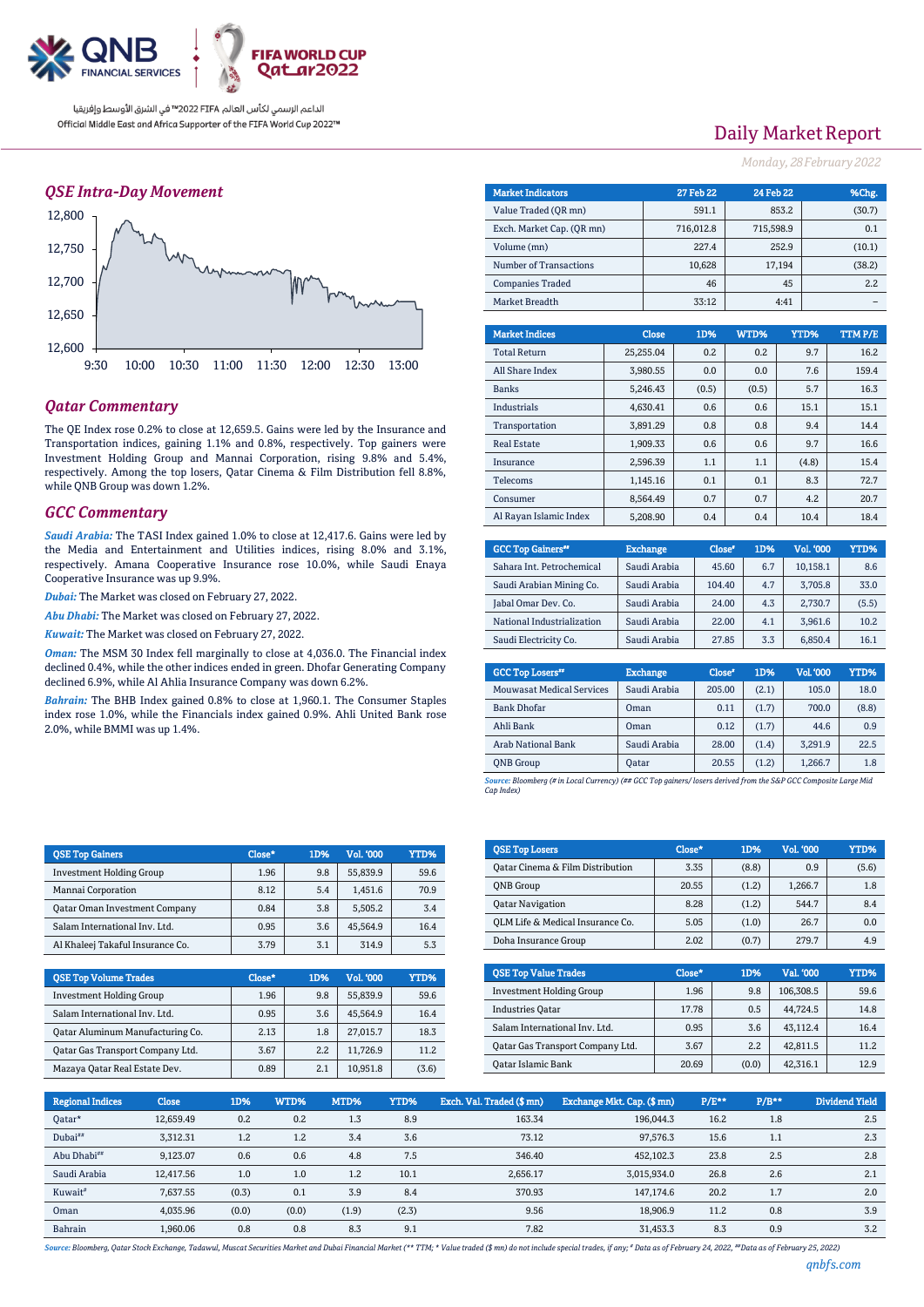

# Daily Market Report

### *Monday, 28February2022*

### *Qatar Market Commentary*

- The QE Index rose 0.2% to close at 12,659.5. The Insurance and Transportation indices led the gains. The index rose on the back of buying support from GCC, Arab and foreign shareholders despite selling pressure from Qatari shareholders.
- Investment Holding Group and Mannai Corporation were the top gainers, rising 9.8% and 5.4%, respectively. Among the top losers, Qatar Cinema & Film Distribution fell 8.8%, while QNB Group was down 1.2%.
- Volume of shares traded on Sunday fell by 10.1% to 227.4mn from 252.9mn on Thursday. However, as compared to the 30-day moving average of 197.3mn, volume for the day was 15.3% higher. Investment Holding Group and Salam International Inv. Ltd. were the most active stocks, contributing 24.6% and 20% to the total volume, respectively.

| <b>Overall Activity</b>        | Buy %*   | Sell %* | Net (OR)         |
|--------------------------------|----------|---------|------------------|
| Qatari Individuals             | 47.25%   | 48.11%  | (5,091,229.1)    |
| <b>Oatari Institutions</b>     | 19.17%   | 25.67%  | (38, 427, 131.9) |
| Oatari                         | 66.41%   | 73.78%  | (43,518,361.1)   |
| <b>GCC</b> Individuals         | 0.51%    | 47.90%  | 179,055.2        |
| <b>GCC</b> Institutions        | 1.97%    | 0.99%   | 5,760,638.8      |
| GCC                            | 2.48%    | 147.20% | 5.939,693.9      |
| Arab Individuals               | 16.30%   | 11.44%  | 28,748,770.6     |
| <b>Arab Institutions</b>       | $0.00\%$ | 0.00%   |                  |
| Arab                           | 16.30%   | 11.44%  | 28,748,770.6     |
| <b>Foreigners Individuals</b>  | 3.89%    | 2.33%   | 9,236,236.0      |
| <b>Foreigners Institutions</b> | 10.92%   | 10.99%  | (436, 339.5)     |
| <b>Foreigners</b>              | 14.81%   | 13.32%  | 8,799,896.5      |

*Source: Qatar Stock Exchange (\*as a % of traded value)*

### *Earnings Releases and Earnings Calendar*

#### Earnings Releases

| Company                                 | <b>Market</b> | <b>Currency</b> | Revenue (mn)<br>402021 | % Change<br>YoY | <b>Operating Profit</b><br>$(mn)$ 402021 | % Change<br>YoY          | <b>Net Profit</b><br>$(mn)$ 4Q2021 | % Change YoY |
|-----------------------------------------|---------------|-----------------|------------------------|-----------------|------------------------------------------|--------------------------|------------------------------------|--------------|
| Sahara International Petrochemical Co.* | Saudi Arabia  | <b>SR</b>       | 9,981.7                | 87.5%           | 4,464.3                                  | 1141.5%                  | 3.591.8                            | 1942.0%      |
| Kingdom Holding Co.*                    | Saudi Arabia  | <b>SR</b>       | 1.508.4                | 46.5%           | 1,736.2                                  | N/A                      | 1.017.4                            | N/A          |
| Saudi Cement Co.*                       | Saudi Arabia  | <b>SR</b>       | 1,409.6                | $-10.2%$        | 344.3                                    | $-28.1%$                 | 331.9                              | $-27.2%$     |
| United Gulf Holding Company*            | Bahrain       | <b>USD</b>      | 77.1                   | 56.8%           | 11.7                                     | N/A                      | 13.2                               | N/A          |
| Nass Corporation.*                      | Bahrain       | <b>BHD</b>      | 95.0                   | $-32.7%$        |                                          | $\overline{\phantom{a}}$ | (17.8)                             | N/A          |
| Bahrain Flour Mills Company*            | Bahrain       | <b>BHD</b>      | 6.9                    | $-2.7%$         | 0.2                                      | $-25.7%$                 | 3.9                                | 263.4%       |
| National Hotels Company*                | Bahrain       | <b>BHD</b>      | 5.0                    | 27.0%           | $\overline{\phantom{0}}$                 | $\overline{\phantom{a}}$ | 0.5                                | N/A          |

*Source: Company data, DFM, ADX, MSM, TASI, BHB. (\*Financials for FY2021)*

#### Earnings Calendar

| <b>Tickers</b> | <b>Company Name</b>                           | Date of reporting 4Q2021 results | No. of days remaining | <b>Status</b> |
|----------------|-----------------------------------------------|----------------------------------|-----------------------|---------------|
| <b>AKHI</b>    | Al Khaleej Takaful Insurance Company          | 28-Feb-22                        |                       | Due           |
| <b>DBIS</b>    | Dlala Brokerage & Investment Holding Company  | 2-Mar-22                         |                       | Due           |
| OGRI           | Qatar General Insurance & Reinsurance Company | 3-Mar-22                         |                       | Due           |
| <b>OOIS</b>    | <b>Qatar Oman Investment Company</b>          | 3-Mar-22                         |                       | Due           |
| <b>BLDN</b>    | Baladna                                       | 7-Mar-22                         |                       | Due           |
| <b>OGMD</b>    | Qatari German Company for Medical Devices     | 15-Mar-22                        | 15                    | Due           |
| <b>MCCS</b>    | Mannai Corporation                            | 16-Mar-22                        | 16                    | Due           |

*Source: QSE*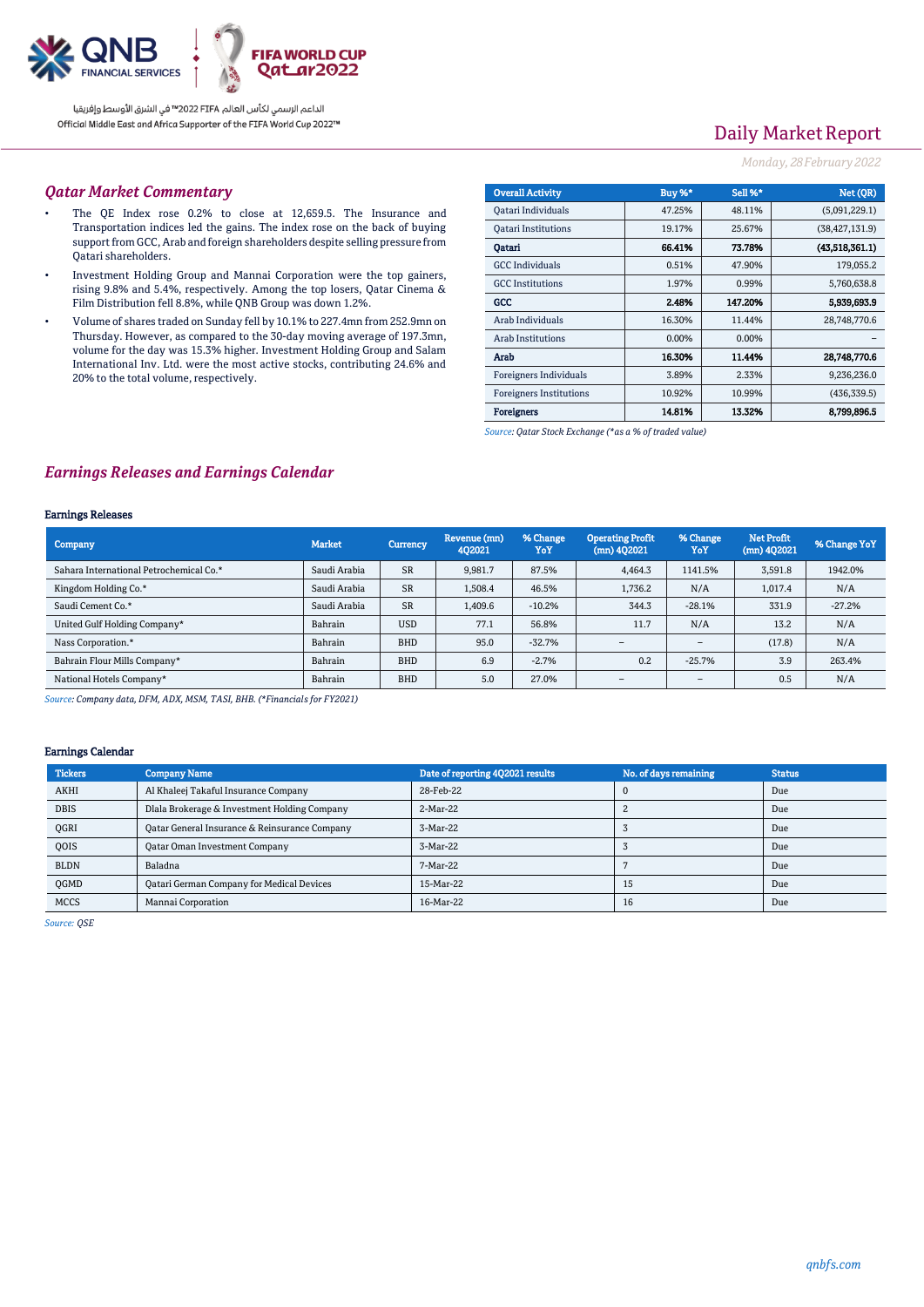

# Daily Market Report

*Monday, 28February2022*

### *Qatar*

- QATI's net profit declines 52.6% YoY and 24.6% QoQ in 4Q2021 Qatar Insurance Company's (QATI) net profit attributable to equity holders of the parent declined 52.6% YoY (-24.6% QoQ) to QR117.6mn in 4Q2021.The company's net earned premiums came in at QR2421.7mn in 4Q2021, which represents an increase of 9.9% YoY (+11.9% QoQ). The earnings per share amounted to QR0.143 in FY2021 as compared to loss per share of QR0.004 in FY2020.The board of directors proposed a cash dividend distribution of 10% for the year ended 2021. (QSE)
- Qatar Insurance announces board of directors meeting results Qatar Insurance announced the results of its Board of Directors' meeting held on 27/02/2022 and approved to establish a new holding company for investment advisory in the Qatar Financial Centre (QFC). (QSE)
- Nebras Power completes acquisition of 24% stake in Bangladesh-based UMP – Nebras Power Investment Management (NPIM), a wholly owned subsidiary of Nebras Power, announced yesterday that it has completed the purchase of a 24 percent stake in Bangladesh-based Unique Meghnaghat Power Limited (UMPL). NPIM has purchased the stake from Unique Hotel & Resorts Limited (UHRL) and Strategic Finance Limited (SFL). UHRL, SFL, and General Electric will jointly hold 76 percent in the project.While the financial details of the deal have not been dis-closed, it has the full endorsement of Nebras's senior management, the board of directors, UHRL, SFL, and GE. Commenting on the completion of the deal, Mohammed Nasser Al Hajri, Chairman of Nebras Power said: "The acquisition of an equity stake in Unique Meghnaghat Power Limited and the establishment of partnerships with renowned players UHRL and SFL will not only help us meet a growing demand for energy, but it will further operate as a strategic foundation for Nebras's entry into the Bangladeshi power sector." (Peninsula Qatar)
- Widam Food Company opens nominations for its board membership 2022 – Widam Food Company announced the opening of nominees for the board memberships, years from 2022 to 2024. Applications will be accepted starting from 28/02/2022 till 03:00 PM of 10/03/2022. (QSE)
- Qatari German Co. for Medical Devices to disclose its annual financial results on March 15 – Qatari German Co. for Medical Devices discloses its financial statement for the period ending 31st December 2021 on 15/03/2022. (QSE)
- Ahli Bank AGM and EGM endorses items on its agenda Ahli Bank announces the results of the AGM and EGM. The meeting was held on 27/02/2022 and the resolutions were approved. 1-and its entire agenda has been discussed and approved. Wherein the General assembly heard the Board of Directors' report regarding the Bank's activities and its financial position for the year ended 31 December 2021, and discussed Bank's future plans. It also approved the profit and loss statement for the financial year ended on 31 December 2021, and approved the Board of Directors recommendation to distribute 5% as bonus shares and 15% cash dividends to the shareholder. (OSE)
- Qatar Fuel Co. AGM and EGM endorses items on its agenda Qatar Fuel Co. announced the results of the AGM. The meeting was held on 27/02/2022 and the resolutions were approved. Approval of the distribution of QR. 756 million from net profits realised for the year 2021 representing (0.76) Riyal per share to shareholders by way of dividends. Further, Qatar Fuel Co. announced the results of the EGM. The meeting was held on 27/02/2022 and the resolutions were approved. This included amending Article No. 9 of the Articles of Association to raise the percentage of non-Qatari ownership in the company's share capital to 100%, pursuant to a Council of Ministers decision issued in April 2021.  $(OSE)$
- Baladna to hold Board of directors meeting on March 07 The Baladna has announced that its Board of Directors will be holding a meeting on 07/03/2022. (QSE)
- Qatar First Bank to hold its investors relation conference call, EGM and AGM – Qatar First Bank announced that the conference call with the

Investors to discuss the financial results for the Annual 2021 will be held on 01/03/2022 at 01:30 PM, Doha Time. Qatar First Bank also announced that the General Assembly Meeting EGM will be held on 22/03/2022, ZOOM and 04:30 PM. In case of not completing the legal quorum, the second meeting will be held on 23/03/2022, ZOOM and 04:30 PM. Qatar First Bank further announced that the General Assembly Meeting AGM will be held on 23/03/2022, ZOOM and 05:00 PM. In case of not completing the legal quorum, the second meeting will be held on 27/03/2022, ZOOM and 05:00 PM (QSE)

- Salam International to hold its AGM and EGM on March 23 Salam International announces that the General Assembly Meeting AGM and EGM will be held on 23/03/2022, The Gate Mall, Doha and 05:00 PM. In case of not completing the legal quorum, the second meeting will be held on 29/03/2022, The Gate Mall, Doha and 05:00 PM. (QSE)
- About 800 companies set up by foreign investors via Single Window last year – As many as 800 companies have been registered by foreign investors in Qatar last year using the country's Single Window System, an online platform which links various government processes aimed at simplifying the registration and establishment of businesses in the country. Speaking to The Peninsula on the sidelines of an event to announce a new Single Window service yesterday, Mohamad Hamad Al Nuaimi, Director of Single Window at the Ministry of Commerce and Industry (MoCI) said the platform's aim to attract foreign investors to Qatar is now bearing fruit. "In 2021, we have 800 companies by international investors which have been registered in the Single Window. It is a higher number we have witnessed, and in 2022 we hope we'll receive more than that number," he said. Established in 2019, the Single Window System is a one-stop-shop for entrepreneurs setting up their businesses in Qatar. The platform assists investors in their application process, from planning, to registration, and licensing through a smart electronic interface. The national initiative aims to enhance operational efficiency in service delivery in order to save time and costs for investors as Qatar moves towards economic diversification and seeks to become a global investment hub. (Peninsula Qatar)
- Qatar's trade surplus surges over 91% in Jan Qatar's foreign merchandise trade balance, which represents the difference between total exports and imports, showed a surplus of QR25.9bn in January this year, an increase of about QR12.4bn or 91.3 percent compared to January 2021. The trade balance has increased nearly QR0.2bn or 0.8 percent com-pared to December 2021, according to preliminary figures of the value of exports of domestic goods, re-exports and imports for January 2022 released by the Planning and Statistics Authority, yesterday. In January 2022, the total exports of goods (including exports of goods of domestic origin and re-exports) amounted to around QR35.5bn, showing an increase of 66.9 percent compared to January 2021, and a decrease of 0.2 percent compared to December 2021. On other hand, the imports of goods in January 2022 amounted to around QR9.6bn, showing an increase of 24.3 percent compared to January 2021, and decrease of 2.8 percent compared to December 2021. The year on year (January 2022 vs. January 2021) increase in total exports was mainly due to higher exports of Petroleum gases and other gaseous hydrocarbons (LNG, condensates, propane, butane, etc.) reaching QR22.0bn (approximately) in January 2022, i.e. an increase of 68.0 percent, Petroleum oils & oils from bituminous minerals (crude) reaching QR5.5bn nearly, increase by 81.3 percent, and increase in the Petroleum oils & oils from bituminous minerals (not crude) reaching 2.9bn 68.9 percent. (Peninsula Qatar)
- PwC reports highlights trend in Qatar's real estate sector A new analysis by PwC Middle East indicates that five key factors will drive Qatar's real estate sector in 2022 and the years to follow. According to the analysis, while the industry's current recovery could give way to a slowdown in the medium term, Qatar's roster of mega-events may well provide an antidote. The five driving factors are: COVID-19, World Cup, Tourism, ESG, Property technology.COVID-19The COVID-19 pandemic has led to disruption across industries globally and regionally. Yet despite the headwinds caused by the restrictions and travel embargoes imposed to control the outbreak, Qatar has demonstrated remarkable resilience. The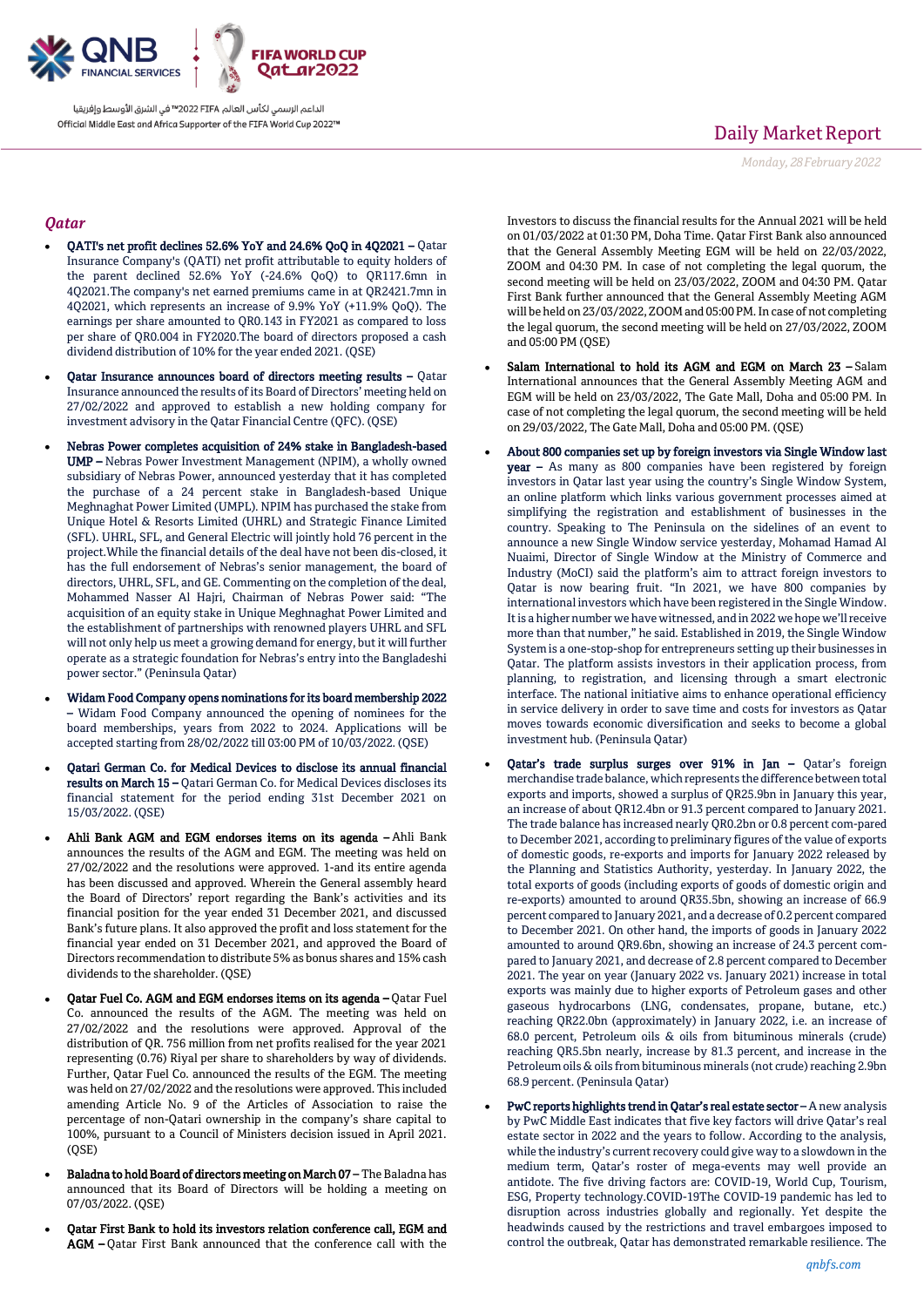

Purchasing Man-agers' Index rebounded to reach 63.1 in November 2021 (a figure above 50 indicates economic optimism). The Real Estate Price Index (shown in the figure below) reached 223.54 in October 2021. World Cup a positive outlook for the real estate industry is particularly supported by the FIFA 2022 World Cup, taking place from November 21 to December 18. (Peninsula Qatar)

- 3-2-1 Qatar Olympic and Sports Museum to open in March Qatar Museums announced yesterday that under the patronage of the Amir HH Sheikh Tamim bin Hamad Al Thani, the 3-2-1 Qatar Olympic and Sports Museum will open to the public on March 31, 2022. A member of the Olympic Museums Network (OMN), 3-2-1 will be one of the world's most innovative and technologically advanced museums dedicated to sports. The museum will offer an unforgettable and inspiring interactive journey through the history and legacy of sports around the globe and the Olympic Games. Through its participatory spaces and programming, 3-2-1 aims to inspire and engage its community and encourage the public to take part in sports and physical activity. (Peninsula Qatar)
- QBIC organizes 'Hackathon' competition in March Qatar Business Incubation Center (QBIC), affiliated to Qatar Development Bank, will organize on March 24 and 26 Hackathon competition for male and female entrepreneurs in Qatar. The competition is held with — Ooredoo (an incubation partner), and focuses on four topics, namely digital transformation, sports technology, manufacturing industries, and digital solutions for Qatar's economic legacy after 2022. (Gulf-Times.com)

#### *International*

- US, UK, Europe, Canada to block Russian access to SWIFT The United States, Britain, Europe and Canada on Saturday moved to block Russia's access to the SWIFT international payment system as part of another round of sanctions against Moscow as it continues its assault against Ukraine. SWIFT is the world's main international payments network. "Sanctions have lots of foibles as we know from history. The more comprehensive they can be, the more they cover, the more you raise the probability of effectiveness. But in this case it is hard to understand what drives Putin's decision-making process. The more sanctions we get and the broader the coalition of people putting them in place, the probability of success goes higher. But there's no formula." "It means there is going to be a catastrophe on the Russian currency market on Monday. I think they will stop trading and then the exchange rate will be fixed at an artificial level just like in Soviet times." (Reuters)
- Japan's Jan factory output falls on car production cuts Japan's factory output shrank for the second straight month in January as the auto sector grappled with production suspensions due to the coronavirus pandemic and global supply shortages, raising the likelihood of an economic contraction. Some analysts expect the world's third-largest economy to slip into contraction in the current quarter due to a worldwide chip shortage and as consumer sentiment suffered from surging Omicron infections. Retail sales expanded for the fourth consecutive month from a year earlier in January, due in part to a flattered comparison to last year's low levels. Factory output fell 1.3% in January from the previous month, official data showed on Monday, hurt by falling production of cars as well as declining iron, steel and non-ferrous metals. That meant output extended declines to a second month, after slipping 1.0% in December, and came in weaker than a 0.7% loss forecast in a Reuters poll of economists. Japanese car producers including Toyota Motor Corp (7203.T) and Suzuki Motor Corp (7269.T) have faced output cuts after being hit by supply chain disruptions and seeing pressure from a record surge in COVID-19 infections at home. Monday's data showed output of cars and other motor vehicles slumped 17.2% from the previous month in January, falling for the first time in four months. Manufacturers surveyed by the Ministry of Economy, Trade and Industry (METI) expected output to advance 5.7% in February and 0.1% in March. (Reuters)

#### *Regional*

 Saudi Aramco finds new gas fields in four regions – Saudi Aramco has discovered natural gas fields in four regions of the kingdom, the Saudi Press Agency reported on Sunday, citing Energy Minister Prince Abdulaziz bin Salman. The fields were found in the central area of the

## Daily Market Report

*Monday, 28February2022*

kingdom, in the Empty Quarter desert, near its northern border and in the eastern region, he said, according to the state news agency. Saudi Arabia wants to increase gas production and boost the share of natural gas in its energy mix, replacing crude and fuel oil, to meet growing electricity consumption and to make more crude available for export. The minister said an unspecified number of fields were discovered and he mentioned five by name, without indicating in the SPA report if these were all the reservoirs that has been found. The fields he mentioned are Shadoon, in the central region, Shehab and Shurfa, in the Empty Quarter, in the southeastern region, Umm Khansar, near the northern border with Iraq, and Samna, in the eastern region. Two of the gas fields, Samna and Umm Khansar, are "non-conventional," he said. Non-conventional deposits, also known as shale, are usually trapped in tight pore spaces, requiring special extraction techniques. (Reuters)

- Dubai ruler: UAE's non-oil foreign trade up 27% in 2021 The UAE recorded a 27% YoY jump in its non-oil foreign trade to AED1.9tn (\$517bn) in 2021, Dubai's ruler Sheikh Mohammed bin Rashid Al-Maktoum said on Sunday. The Emirates said in October that non-oil foreign trade rose by 27% in the first half of last year to AED900bn. UAE Minister of State for Foreign Trade Thani al Zeyoudi said on Sunday this "record single-year leap... pushes our trade activity beyond pre-Covid levels". "Our goal is to double this figure in the next few years. This will be achieved through a bold trade agenda that includes comprehensive agreements with key markets... We look forward delivering even better results in 2022". (Zawya)
- Dubai: First ever Residential Rental Performance Index released Dubai Land Department (DLD), in cooperation with Property Finder, launched the 1st edition of Dubai's first ever official Residential Rental Performance Index (RRPI). In January 2022 the overall monthly Index recorded 0.938 and an index price of AED 51,101. apartments monthly Index recorded 0.943 and an index price of AED 46,994, while Villas/Townhouses monthly Index recorded 0.868 and an index price of AED 131,882. The base year for RPPI is 2013 and the base month for the monthly index is January 2013, with the base quarter for the quarterly index being Q1 2013. According to the index, 51,452 leases were recorded in January 2022, 52% of which were new contracts, and 48% were renewed contracts, while 81% of them were annual contracts, and 19% were for non-annual. (Zawya)
- Bahrain-based GFH plans listing on Tadawul, ADX Bahrain-based Islamic investment bank GFH Financial Group is considering listing on the Saudi stock exchange, Tadawul, and Abu Dhabi Securities Exchange, ADX, Argaam reported on Sunday. The financial group will reportedly discuss the option with its shareholders at the general meeting scheduled on March 20. In a filing to Bahrain bourse, the company said shareholders will mandate the board of directors to complete the listing process and issuance of relevant documents and licenses, including setting the stock listing price. According to Argaam, shareholders will vote on carrying forward \$8.422 billion of 2021 net profit to the legal reserve, as well as allocating \$1.483bn to the non-profit, civil society organizations, and zakat fund. They will also discuss carrying forward \$1.431bn as retained earnings. (Zawya)
- GIB posts \$37.9m FY net attributable to shareholders Gulf International Bank (GIB) has posted a net profit attributable to shareholders of \$37.9mn for the full year ended December 31, 2021, compared to a loss of \$249.6mn last year due to higher revenues and lower provisions. For the full year (FY), despite a challenging business environment, GIB had a successful year with marked growth of 28% in revenues across all business lines. The group's net income for the year amounted to \$52.7mn compared to a loss of \$308.0mn for the same period last year. However, the fourth quarter of 2021 recorded a marginal net loss attributable to the shareholders of the bank of \$1mn, compared to a loss of \$104.3mn which represents 99% improvement in the same quarter last year. All revenue categories reflected growth compared to the same quarter last year, with net interest income of \$65.8mn up 13% and fee and commission income of \$23.8mn reflecting significant growth of 32%. Positive market environments resulted in trading income of \$3.6mn being 171% up, and foreign exchange income of \$2.2mn representing a 214% increase. Other income of \$5.1mn was 132% higher and the significantly lower fourth quarter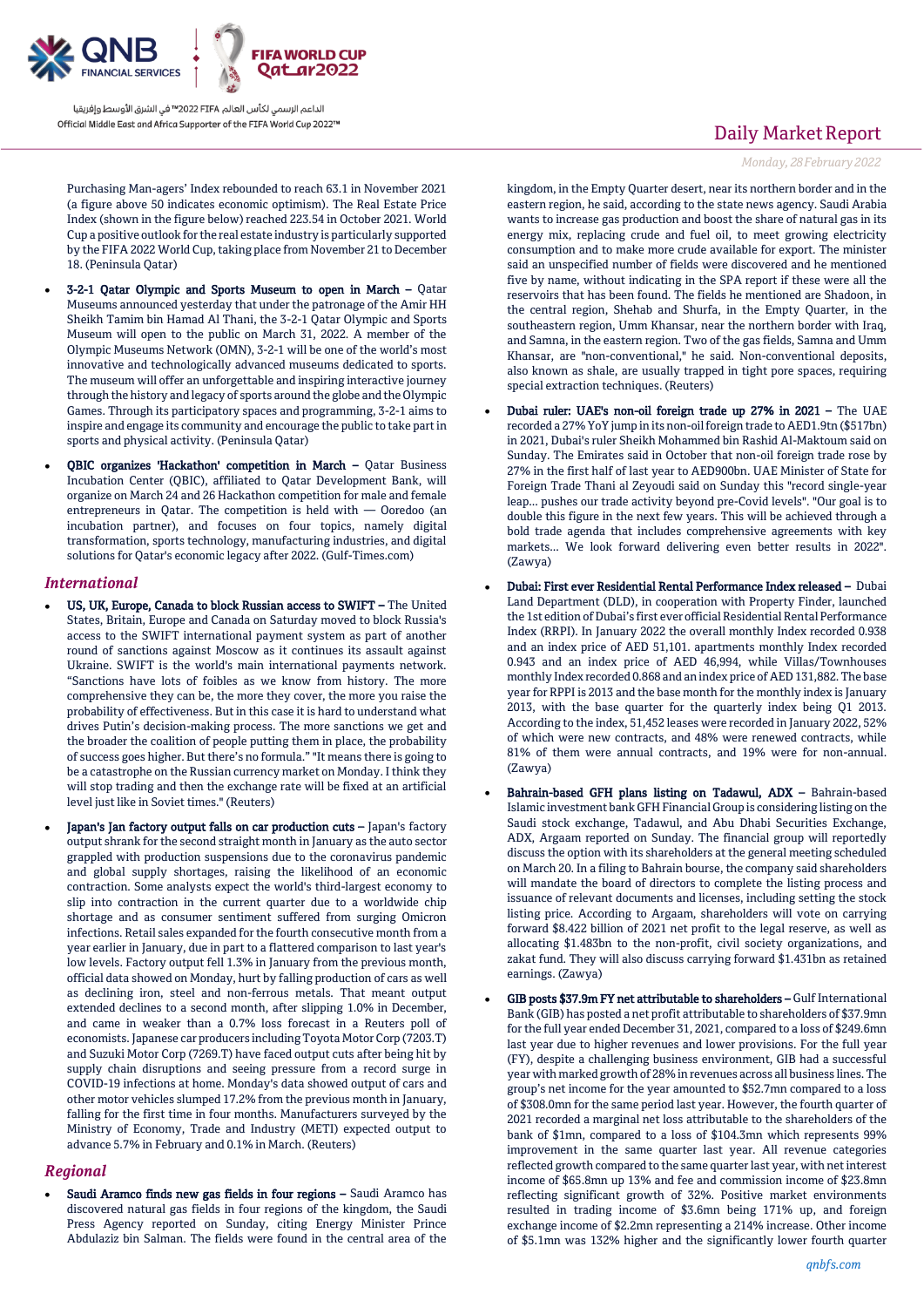

## Daily Market Report

*Monday, 28February2022*

provision charge of \$8.4mn compared to a \$130.5mn in the same quarter last year. (Bloomberg)

 Bahrain ranks among global top 15 in EM logistics index – The Kingdom of Bahrain has ranked 15th overall among the world's most competitive emerging markets and fifth in the area of business fundamentals, according to the 2022 Agility Emerging Markets Logistics Index. The Index ranks 50 countries by factors that make them attractive to logistics providers, freight forwarders, shipping lines, air cargo carriers, and distributors. It measures logistics performance based on multiple areas: (1) Business Fundamentals, (2) Domestic Logistics Opportunities, (3) International Logistics Opportunities, (4) and Digital Readiness. Gulf countries dominated in the area of business fundamentals, with the UAE ranking first, followed by Saudi Arabia which ranked third. Bahrain followed, jumping two spots from last year to rank 5th. (Bloomberg)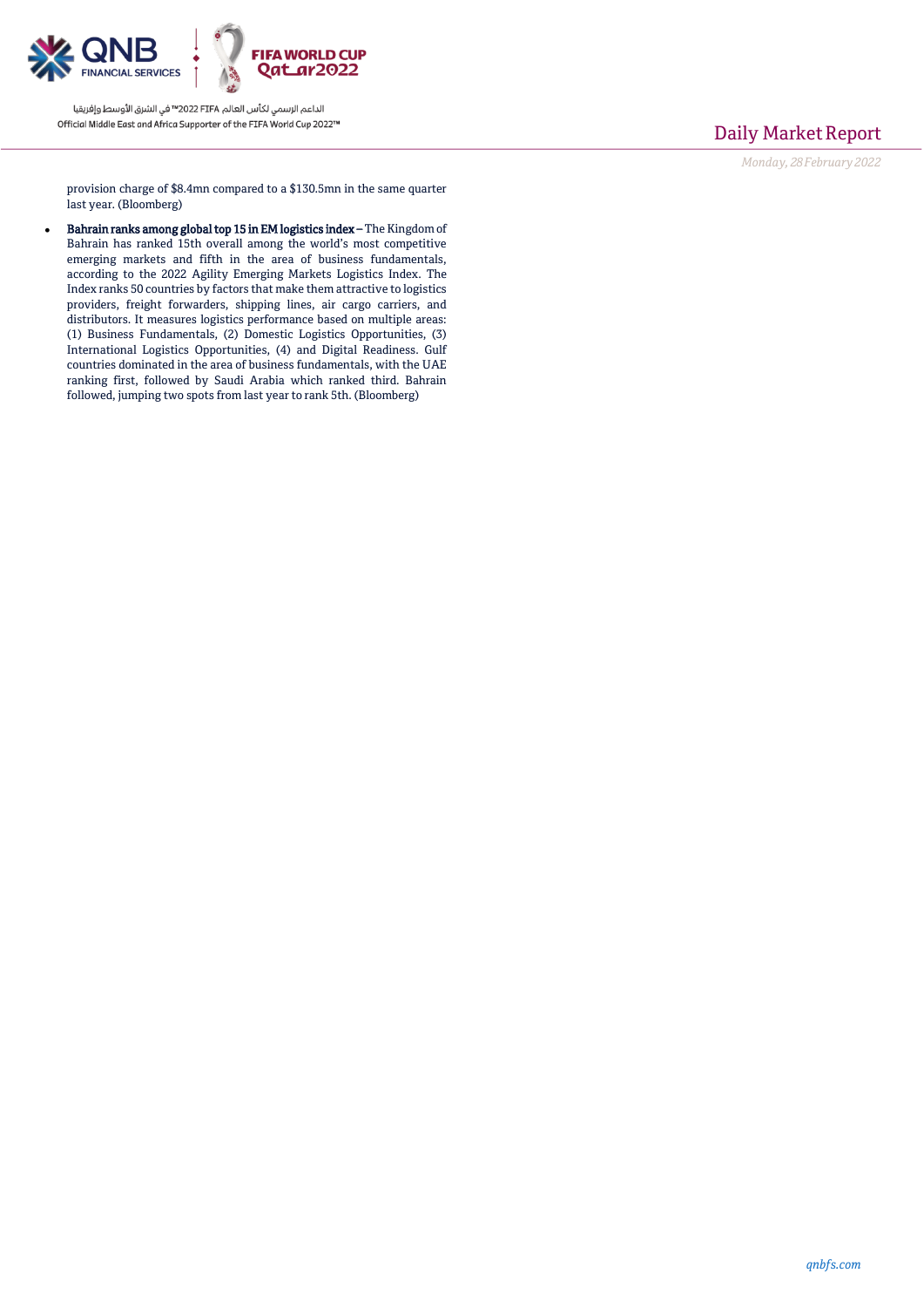

# Daily Market Report

*Monday, 28February2022*

## *Rebased Performance*



*Daily Index Performance* 1.0% 0.2% (0.3%) 0.8%  $(0.0\%)$ 0.6% 1.2% (0.5%) 0.0% 0.5% 1.0% 1.5% Saudi Arabia Qatar Kuwait Bahrain Oman Abu Dhabi Dubai

*Source: Bloomberg*

| <b>Asset/Currency Performance</b>            | Close ( \$) | 1D%   | WTD%  | YTD%  |
|----------------------------------------------|-------------|-------|-------|-------|
| Gold/Ounce                                   | 1,889.34    | (0.8) | (0.5) | 3.3   |
| Silver/Ounce                                 | 24.27       | 0.2   | 1.5   | 4.1   |
| Crude Oil (Brent)/Barrel (FM Future)         | 97.93       | (1.2) | 4.7   | 25.9  |
| Crude Oil (WTI)/Barrel (FM Future)           | 91.59       | (1.3) | 0.6   | 21.8  |
| Natural Gas (Henry Hub)/MMBtu                | 4.54        | (4.6) | (1.5) | 24.0  |
| LPG Propane (Arab Gulf)/Ton                  | 140.00      | (2.3) | 4.0   | 24.7  |
| LPG Butane (Arab Gulf)/Ton                   | 152.50      | (1.8) | (0.9) | 9.5   |
| Euro                                         | 1.13        | 0.7   | (0.5) | (0.9) |
| Yen                                          | 115.55      | 0.0   | 0.5   | 0.4   |
| GBP                                          | 1.34        | 0.2   | (1.3) | (0.9) |
| CHF                                          | 1.08        | 0.0   | (0.4) | (1.4) |
| <b>AUD</b>                                   | 0.72        | 0.9   | 0.7   | (0.5) |
| <b>USD Index</b>                             | 96.62       | (0.5) | 0.6   | 1.0   |
| <b>RUB</b>                                   | 82.98       | (2.7) | 7.3   | 11.1  |
| <b>BRL</b><br>$C_{\text{unim}}$ $D$ land $L$ | 0.19        | (0.8) | (0.5) | 7.9   |

*Source: Bloomberg*

*Source: Bloomberg*

| <b>Global Indices Performance</b>                                                                                             | <b>Close</b> | 1D%*  | WTD%*  | YTD%*   |
|-------------------------------------------------------------------------------------------------------------------------------|--------------|-------|--------|---------|
| <b>MSCI World Index</b>                                                                                                       | 2,980.20     | 2.6   | (0.1)  | (7.8)   |
| DJ Industrial                                                                                                                 | 34,058.75    | 2.5   | (0.1)  | (6.3)   |
| <b>S&amp;P 500</b>                                                                                                            | 4,384.65     | 2.2   | 0.8    | (8.0)   |
| NASDAQ 100                                                                                                                    | 13,694.62    | 1.6   | 1.1    | (12.5)  |
| STOXX 600                                                                                                                     | 453.53       | 4.0   | (2.3)  | (8.2)   |
| <b>DAX</b>                                                                                                                    | 14,567.23    | 4.4   | (3.9)  | (8.9)   |
| <b>FTSE 100</b>                                                                                                               | 7,489.46     | 4.0   | (1.8)  | $0.3\,$ |
| <b>CAC 40</b>                                                                                                                 | 6,752.43     | 4.2   | (3.3)  | (6.8)   |
| Nikkei                                                                                                                        | 26,476.50    | 1.6   | (3.0)  | (8.5)   |
| <b>MSCI EM</b>                                                                                                                | 1,171.99     | 1.5   | (4.9)  | (4.9)   |
| <b>SHANGHAI SE Composite</b>                                                                                                  | 3,451.41     | 0.8   | (1.0)  | (4.6)   |
| <b>HANG SENG</b>                                                                                                              | 22,767.18    | (0.6) | (6.5)  | (2.8)   |
| <b>BSE SENSEX</b>                                                                                                             | 55,858.52    | 3.2   | (4.0)  | (4.9)   |
| Bovespa                                                                                                                       | 113,141.90   | 0.9   | (0.5)  | 16.0    |
| <b>RTS</b><br>the contract of the contract of the contract of the contract of the contract of the contract of the contract of | 936.94       | 26.1  | (32.7) | (41.3)  |

*Source: Bloomberg (\*\$ adjusted returns)*